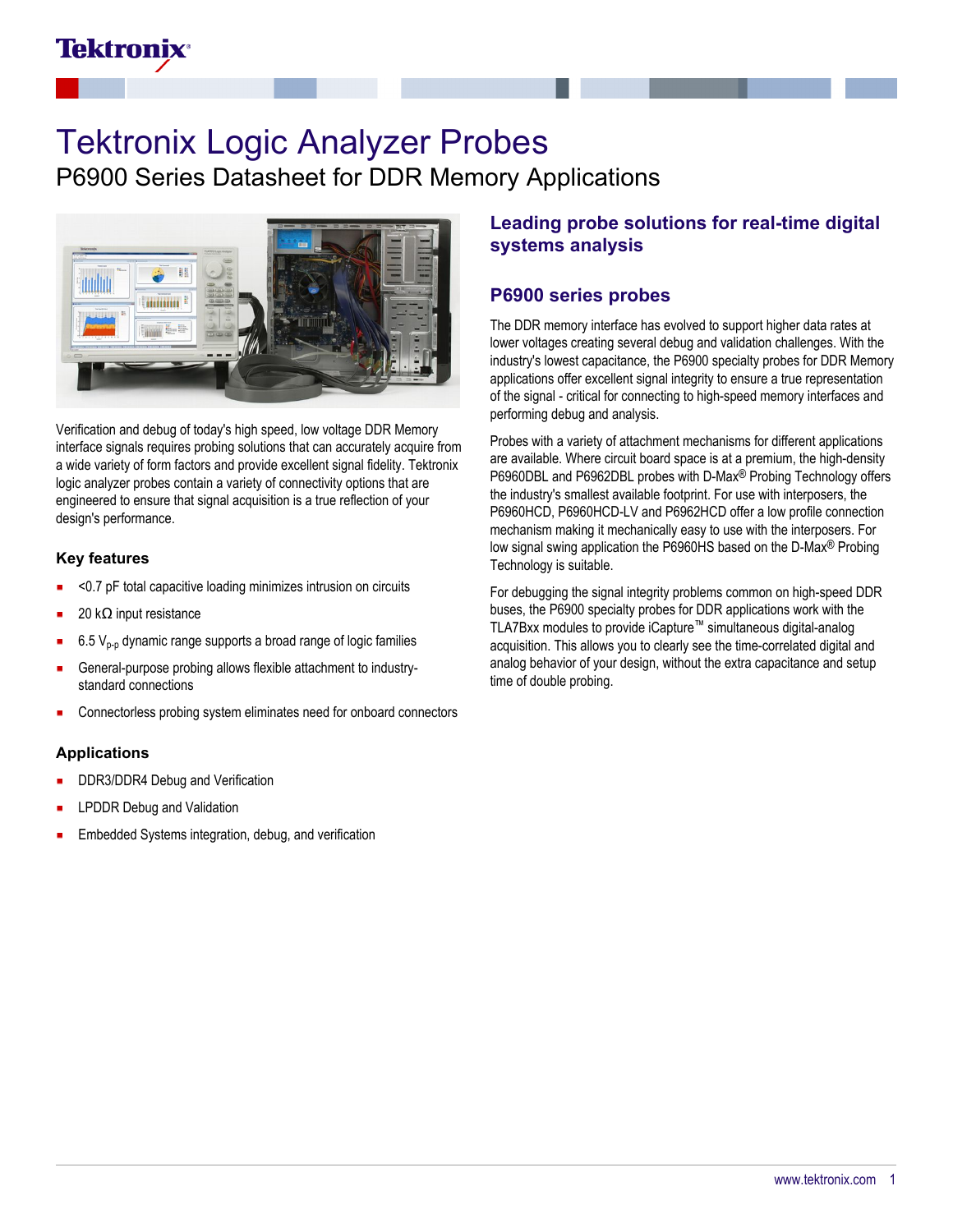## **Specifications**

All specifications apply to all models unless noted otherwise.

### **Model overview**

Compatible with TLA7BBx and TLA7ACx modules

|                             | <b>P6960DBL</b>                                              | <b>P6962DBL</b>                                              | <b>P6960HS</b>                                               | <b>P6960HCD</b>      | <b>P6962HCD</b>      | P6960HCD-LV          |
|-----------------------------|--------------------------------------------------------------|--------------------------------------------------------------|--------------------------------------------------------------|----------------------|----------------------|----------------------|
| Data                        | Single-ended                                                 | Single-ended                                                 | Single-ended                                                 | Single-ended         | Single-ended         | Single-ended         |
| <b>Clock</b>                | Differential                                                 |                                                              | Single-ended                                                 |                      |                      |                      |
| Number of input channels    | 68                                                           | 68                                                           | 34                                                           | 68                   | 68                   | 34                   |
| Attachment to target system | D-Max <sup>®</sup> probing<br>technology<br>compression cLGA | D-Max <sup>®</sup> probing<br>technology<br>compression cLGA | D-Max <sup>®</sup> probing<br>technology<br>compression cLGA | <b>HCD Connector</b> | <b>HCD Connector</b> | <b>HCD Connector</b> |

### **Probe specifications**

| Input resistance                            |                                                                   |                     |                                 |
|---------------------------------------------|-------------------------------------------------------------------|---------------------|---------------------------------|
| P6960DBL, P6962DBL,<br><b>P6960HS</b>       | 11.7K kΩ to Ground (typical)                                      |                     |                                 |
| P6960HCD, P6962HCD,<br>P6960HCD-LV          | Tip resistor on the interposer + 75 $\Omega$ to 0.75 V (typ)      |                     |                                 |
| Input capacitance                           |                                                                   |                     |                                 |
| P6960DBL, P6962DBL,<br><b>P6960HS</b>       | $< 0.7$ pF                                                        |                     |                                 |
| P6960HCD, P6962HCD,<br>P6960HCD-LV          | Depends on the tip resistor on the Interposer used with the probe |                     |                                 |
| Minimum digital swing                       | with TLA7BBx or TLA7ACx modules                                   |                     |                                 |
|                                             | P6960DBL, P6962DBL                                                | <b>P6960HS</b>      | P6960HCD, P6962HCD, P6960HCD-LV |
|                                             | 200 mV single-ended                                               | 100 mV single-ended | 150 mV single-ended             |
| Analog bandwidth <sup>1</sup>               |                                                                   |                     |                                 |
| With TLA7Bxx module                         | 3 GHz through iCapture™ to analog out BNCs                        |                     |                                 |
| <b>Operating range</b>                      |                                                                   |                     |                                 |
| P6960DBL, P6962DBL                          | $-2$ V to $+5$ V                                                  |                     |                                 |
| <b>P6960HS</b>                              | $-1$ V to $+2.5$ V                                                |                     |                                 |
| P6960HCD, P6962HCD,<br>P6960HCD-LV          | 0 V to 1.5 V (compatible with DDR3/DDR4)                          |                     |                                 |
| Maximum nondestructive voltage              |                                                                   |                     |                                 |
| P6960DBL, P6962DBL                          | ±15V                                                              |                     |                                 |
| P6960HS, P6960HCD,<br>P6962HCD, P6960HCD-LV | ±7.5V                                                             |                     |                                 |

<sup>1</sup> Analog bandwidth is less with the flying lead set attached.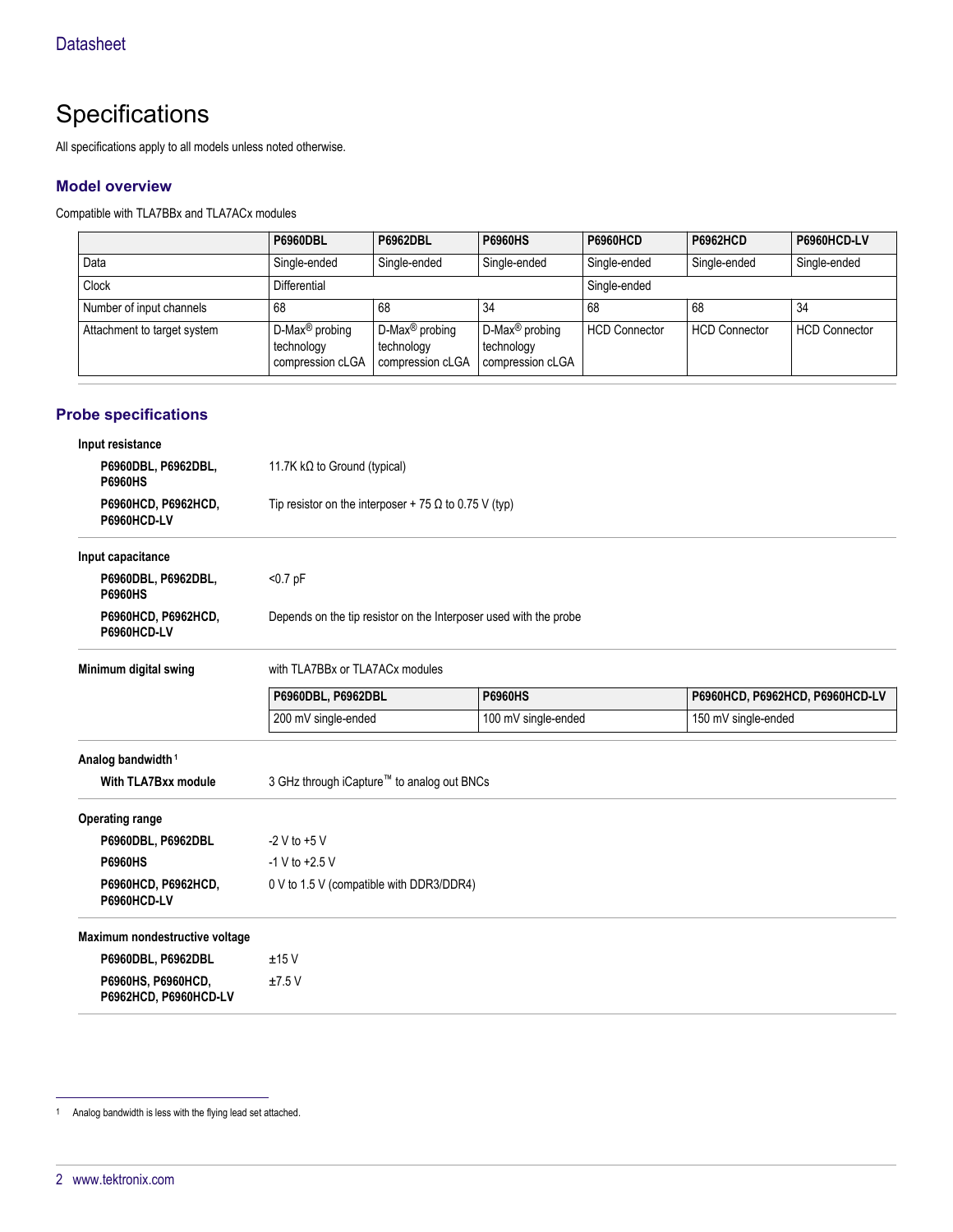## Ordering information

## **P6900 models**

| Model           | <b>Description</b>                                                                                                                                                                                                                       |
|-----------------|------------------------------------------------------------------------------------------------------------------------------------------------------------------------------------------------------------------------------------------|
| <b>P6960DBL</b> | Single-ended 34-channel high-density connectorless with D-Max Probing Technology with double back end connectors to the<br>Tektronix logic analyzer module for double probing the signals with a single probe head.                      |
| <b>P6962DBL</b> | Single-ended 34-channel high-density connectorless with D-Max Probing Technology, optimized for 2X Demux (half channel<br>acquisition), with double back end connectors to the TLA logic analyzer module for double probing the signals. |
| <b>P6960HCD</b> | Single-ended 34-channel HCD connector to LAI with two full channel back-end connectors to the Tektronix logic analyzer module<br>for double probing the signals with 0.75 V pull-up resistors.                                           |
| <b>P6962HCD</b> | Single-ended 34-channel HCD connector to LAI with four 2X Demux (half channel acquisition) back-end connectors to the<br>Tektronix logic analyzer module for double probing the signals.                                                 |
| P6962HCD-LV     | Single-ended 34-channel HCD connector to LAI with two full channel back-end connectors to the Tektronix logic analyzer module<br>for double probing the signals with 0.6 V pull-up resistors.                                            |
| <b>P6960HS</b>  | 34-channel, high-density connectorless, single-ended data, differential clock, higher sensitivity; for use with Tektronix logic<br>analyzer modules.                                                                                     |

## **Standard accessories**

| P6960DBL        |                                                                                              |  |
|-----------------|----------------------------------------------------------------------------------------------|--|
| 335-1955-xx     | Sheet of probe labels                                                                        |  |
| 020-2908-xx     | Probe retention kit for D-Max <sup>®</sup> Probing Technology (contains 2 retention shrouds) |  |
| <b>P6962DBL</b> |                                                                                              |  |
| 335-1955-xx     | Sheet of probe labels                                                                        |  |
| 020-2908-xx     | Probe retention kit for D-Max <sup>®</sup> Probing Technology (contains 2 retention shrouds) |  |
| <b>P6960HS</b>  |                                                                                              |  |
| 355-3009-xx     | Sheet of probe labels                                                                        |  |
| 020-2908-xx     | Probe retention kit for D-Max® Probing Technology (contains 2 retention shrouds)             |  |
| <b>P6960HCD</b> |                                                                                              |  |
| 335-2069-xx     | Sheet of probe labels                                                                        |  |
| P6960HCD-LV     |                                                                                              |  |
| 335-3012-xx     | Sheet of probe labels                                                                        |  |
| <b>P6962HCD</b> |                                                                                              |  |
| 335-2071-xx     | Sheet of probe labels                                                                        |  |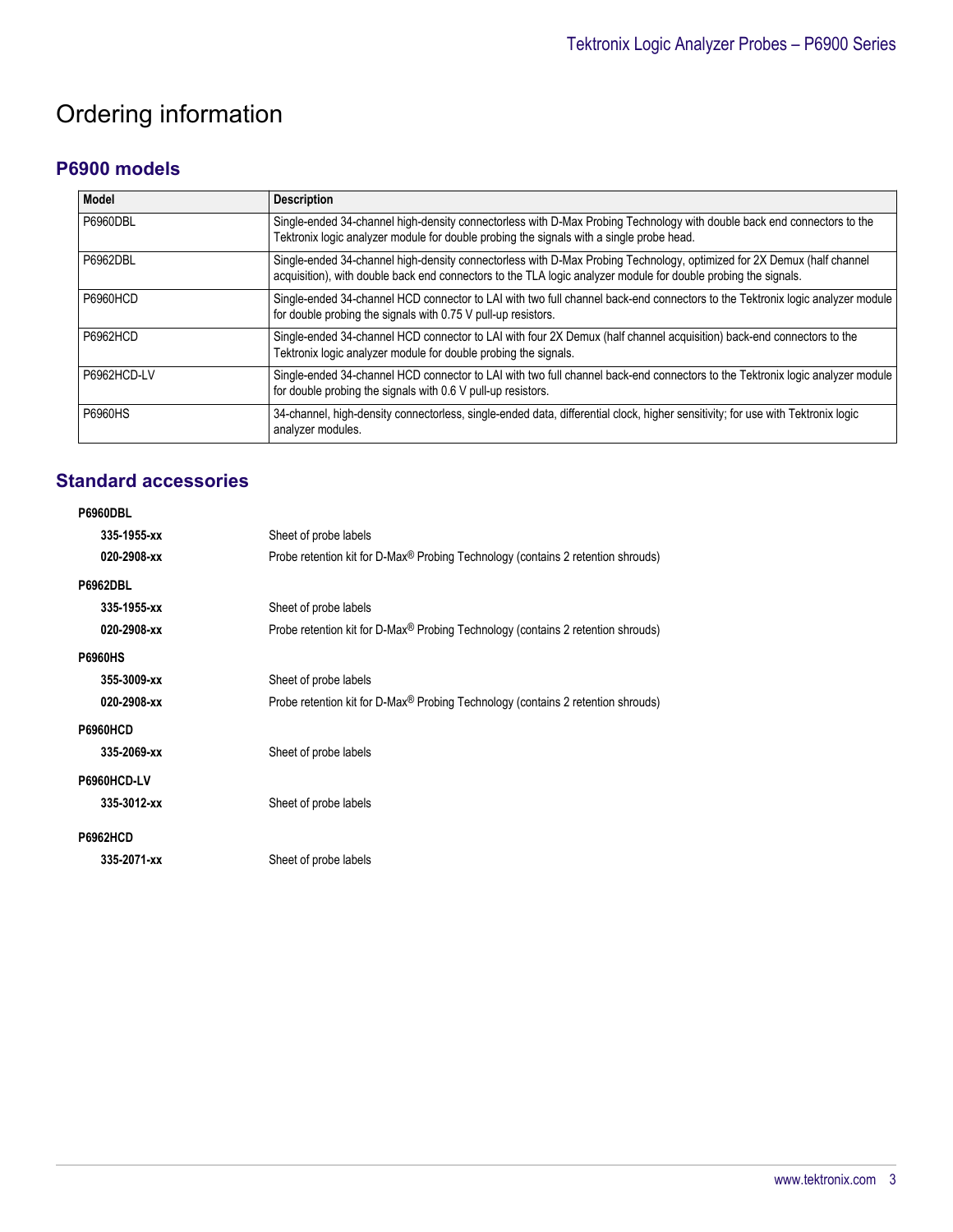#### **Language options**

| Opt. L <sub>0</sub> | English manual |
|---------------------|----------------|
| Opt. L99            | No manual      |

### **ServiceOptions**

Customers who choose a Tektronix product receive a support partnership focused on making the deployment and operation of their products successful. Tektronix support teams are committed to providing rapid response. A broad range of flexible services is available at the time of product purchase to meet customer service needs.

| Option            | <b>Description</b>                                                                                                       |
|-------------------|--------------------------------------------------------------------------------------------------------------------------|
| CA <sub>1</sub>   | Single calibration event or coverage for the designated calibration interval, whichever comes first                      |
| C <sub>3</sub>    | Calibration Service, 3 Years                                                                                             |
| C <sub>5</sub>    | Calibration Service, 5 Years                                                                                             |
| R <sub>3</sub>    | Repair Service, 3 Years                                                                                                  |
| R <sub>5</sub>    | Repair Service, 5 Years                                                                                                  |
| R <sub>1</sub> PW | Repair Service Coverage, 1-year Post Warranty                                                                            |
| R <sub>2</sub> PW | Repair Service Coverage, 2-years Post Warranty                                                                           |
| R3DW              | Repair Service Coverage, 3 Years (includes product warranty period). 3-year period starts at time of instrument purchase |
| R <sub>5</sub> DW | Repair Service Coverage, 5 Years (includes product warranty period). 5-year period starts at time of instrument purchase |

## **Recommended accessories**

#### **P6960DBL**

|                | 020-2910-xx (50 included)<br>020-2539-xx | Probe retention kit for D-Max Probing Technology<br>Post-style retention kit for D-Max Probing Technology |
|----------------|------------------------------------------|-----------------------------------------------------------------------------------------------------------|
|                | <b>P6962DBL</b>                          |                                                                                                           |
|                | 020-2910-xx (50 included)                | Probe retention kit for D-Max Probing Technology                                                          |
|                | 020-2539-xx                              | Post-style retention kit for D-Max Probing Technology                                                     |
| <b>P6960HS</b> |                                          |                                                                                                           |
|                | 020-2910-xx (50 included)                | Probe retention kit for D-Max Probing Technology                                                          |
|                | 020-2539-xx                              | Post-style retention kit for D-Max Probing Technology                                                     |



 $(R)$  $(R)$ 

Tektronix is registered to ISO 9001 and ISO 14001 by SRI Quality System Registrar.